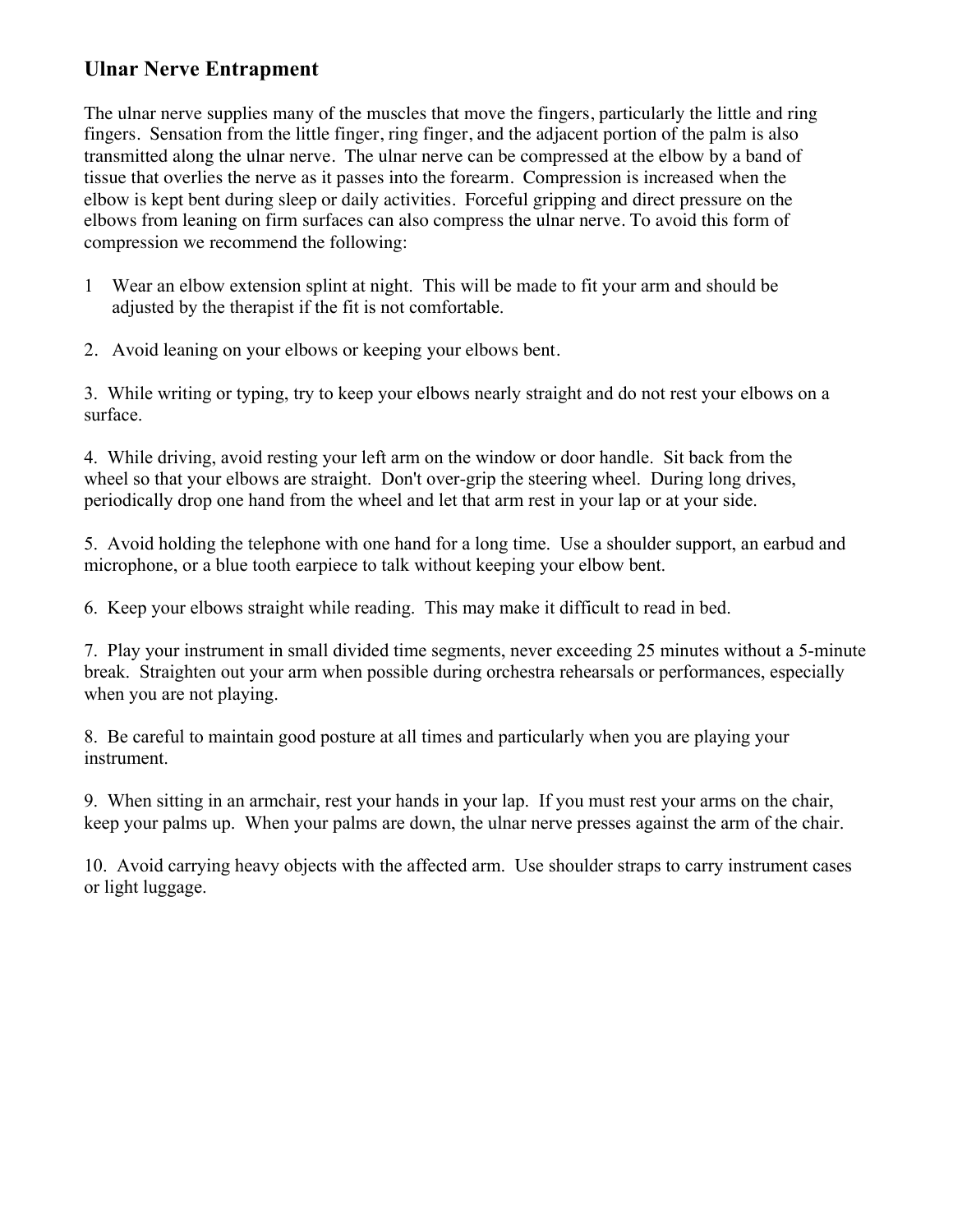

A small piece of connective tissue joins the two heads of muscle as they attach to different bones at the elbow. When the elbow is straight, the connective tissue is relaxed (left). When the elbow is bent, the connective tissue tightens, compressing the ulnar nerve in susceptible individuals. In some, the ulnar nerve also moves out of its groove when the elbow bends, causing an additional source of pressure as the nerve rides over the bony groove.



In many musicians, the bent position of the elbow is an inevitable part of holding the instrument. The connective tissue over the ulnar nerve tightens further when the little finger stretches away from the ring finger.